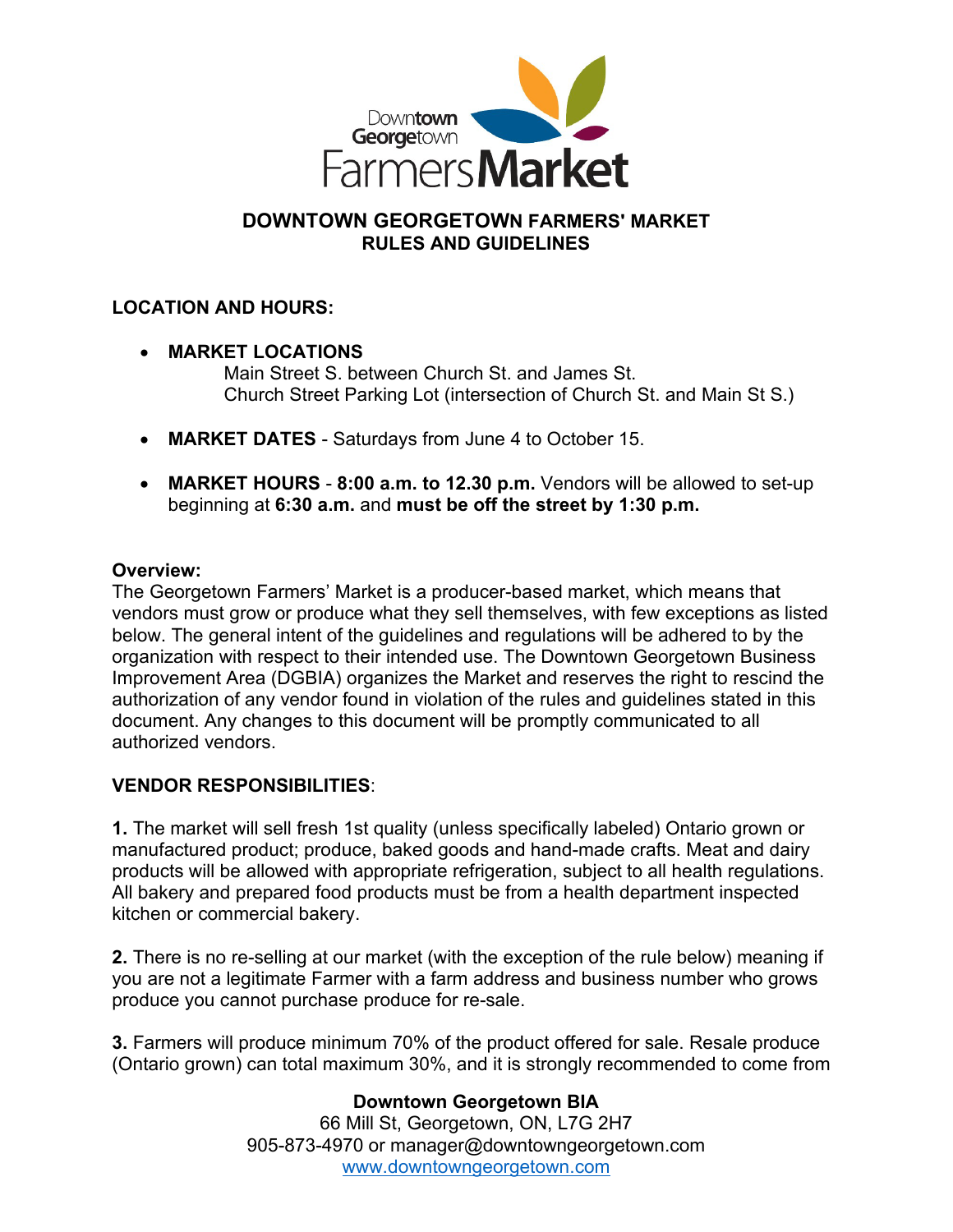

neighbouring farms. Vendors, if requested, must provide the Market Manager with verification that a minimum

of 70% of the produce is home produced. (% split subject to change). This is to accommodate for low produce availability at beginning and end of season. This rule applies to Farmers only and all other vendors must produce 100% of product unless otherwise agreed upon by Market Manager and/or Market committee.

**4.** There is no selling of produce from home gardens as this directly impacts farm businesses and undercuts their sales. See above rules.

**5.** The market is open to inspection by the Ontario Ministry of Agriculture & Food and the Regional Public Health Department. All produce must be labeled according to provincial and federal regulations. Meat/dairy/eggs/honey/maple products are subject to the guidelines as per Ministry of Agriculture and these guidelines are subject to change pending notification.

**6.** There will be no on street parking after set up. Vendors are expected to park at the Edith St Parking lot. Exceptions may be made for some vendors. Vendors are to contact Manager to apply for exemptions when they apply for their stalls. See map for parking locations.

**7.** Special Vendors are subject to approval by the DGBIA Manager and allowed to sell only what is listed on their applications. This category is used mostly to allow health/education related businesses access to a market booth who do not directly create a tangible product for sale such as (but not limited to) yoga instructors, chiropractors, massage therapists, nutritionists, etc.

**8.** Vendors must be 18 years old to have a stall at the Market unless they are accompanied by a parent or guardian for the duration of their stay.

**9.** For safety reasons, weights are required for all vendors who have a tent or cover of some sort. Weights must be at 25lbs on each corner. If you do not have proper weights you may be asked to take down your tent or leave.

**10.** Vendors are expected to conduct themselves in a professional and appropriate manner at all times with all individuals. Workplace violence/harassment is a crime. Please read Bill 168 for more detailed information. Any person not behaving in an appropriate manner will be asked to leave immediately and no refund will be given. If police are required, charges may be filed. This is a **zero tolerance** policy.

**Downtown Georgetown BIA**

66 Mill St, Georgetown, ON, L7G 2H7 905-873-4970 or manager@downtowngeorgetown.com [www.downtowngeorgetown.com](http://www.downtowngeorgetown.com/)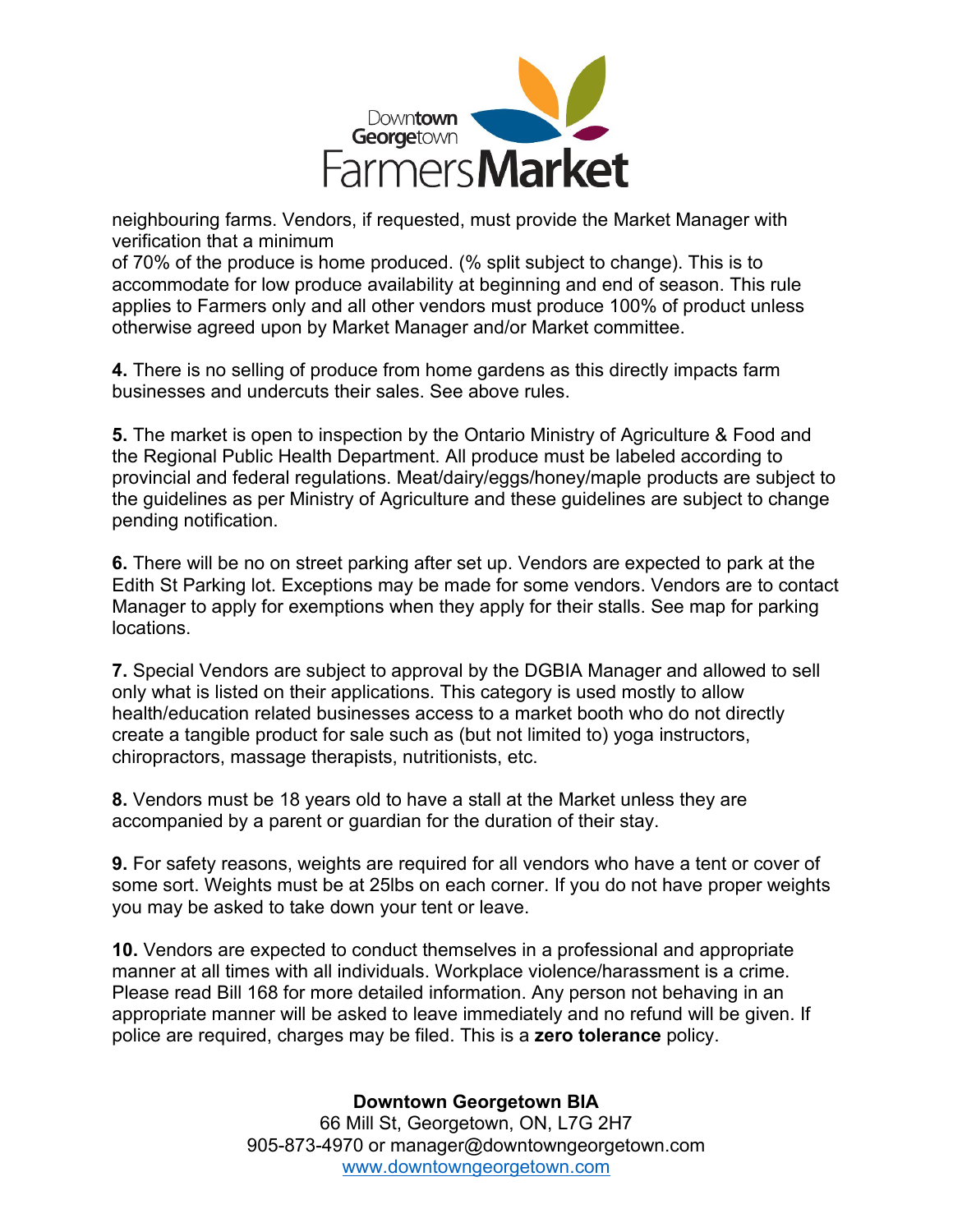

#### **STALL REQUIREMENTS:**

1. **STALL LEASE** - Vendors will lease stalls on a seasonal/monthly/weekly basis. The stall fees will be determined annually. Stall fees are non-refundable. Vendors **SHALL NOT** allocate or sublet portions of their space to other growers/vendors for the purpose of selling goods, without express consent of the DGBIA Manager.

2. **STALL SIZE AND SET UP** - One stall will be 10' x 10' with a maximum number of stalls to be determined by the DGBIA Manager. All vendors are responsible for providing their own tables, canopies, etc. Stalls are front of booth sales only.

3. **STALL LOCATION(S)** - A vendor who leases a stall on a seasonal basis will have an assigned space for the entire market season. Non-seasonal stall spaces are assigned based on availability and are not guaranteed to be in the same location. Stall spaces may be re-assigned during any special events **or** to ensure compliance with fire and safety regulations. Notice of stall changes will be as generous as possible.

4. **STALL VACANCY** - If a seasonal stall space becomes vacant, the DGBIA Manager will actively recruit a new vendor or notify vendors on a wait list.

5. **STALL CONDITION** - All vendors will be required to keep their stall space tidy and to clean up and *take away* all debris and garbage at the end of each market day.

6. **STALL SIGNAGE** - All vendors will display their farm name or business name and location with quality signage in a prominent place. Any signage is to remain inside the 10' x 10' booth so as not to block traffic flow. All out of booth signage must be approved by the DGBIA Manager and can be moved at any time if it becomes a problem for patrons or other vendors.

7. **DGBIA MEMBERS** - DGBIA merchants are welcome to be part of the market on the **sidewalk** in front of their establishments. Merchants who want to participate as a "market vendor" are welcome to complete an application form and are subject to the Market rules and guidelines. Stall placement will depend on availability.

8. **HYDRO REQUIREMENTS** - To reduce malfunctions vendors *should not* connect more than one appliance to one electrical receptacle outlet. If hydro is required vendors are required to list how much power they will be using to see if it is available as poles have a max of 15 amps per pole. Vendors will supply their own extension cords and will tape them down for safety reasons. There is no use of retail outlets unless express consent of merchant is given before use.

### **Downtown Georgetown BIA**

66 Mill St, Georgetown, ON, L7G 2H7 905-873-4970 or manager@downtowngeorgetown.com [www.downtowngeorgetown.com](http://www.downtowngeorgetown.com/)